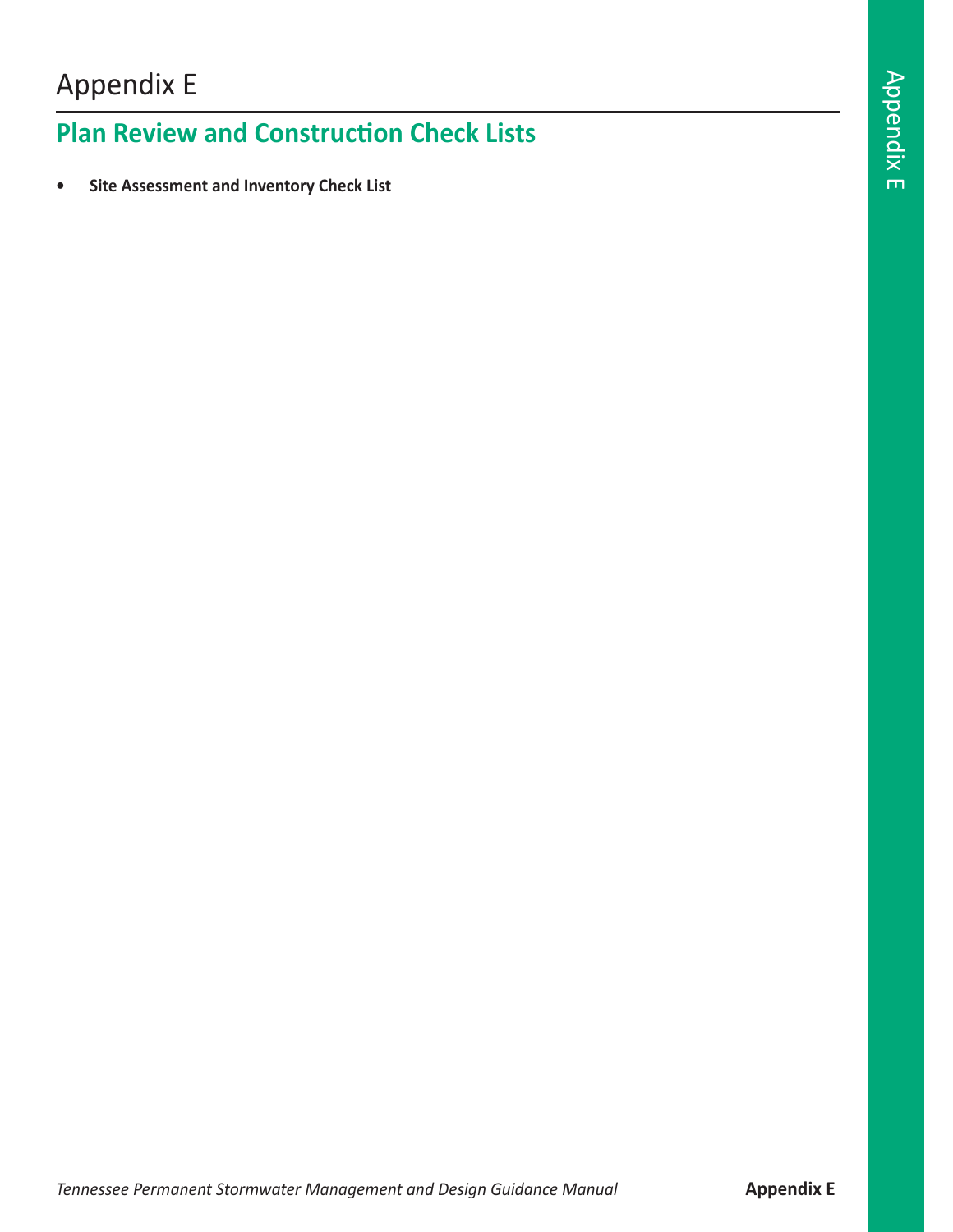# **Tennessee Stormwater Management Program**

|  |                                 | Vicinity Map within Watershed<br>Context                              |
|--|---------------------------------|-----------------------------------------------------------------------|
|  |                                 | $\Box$ Soil Map                                                       |
|  | File Number: Date of Submittal: | $\Box$ Pre-existing and proposed<br>Topographic and Management<br>Map |
|  | Special Management Area Map     |                                                                       |
|  | <b>Review Date:</b>             | Site Assessment and Inventory<br>Checklist                            |
|  |                                 | $\Box$ Construction Plans                                             |
|  |                                 | <b>Permanent Stormwater</b><br><b>Management Plans</b>                |
|  |                                 | <b>Runoff Reduction Assessment</b><br>(TNRRAT output)                 |

#### $\Box$  Operation and Maintenance Agreements

**Quick Check**

### **Stormwater Management Site Assessment and Inventory Checklist**

### *for Project Concept Plan Review*

| E-mail: |  |
|---------|--|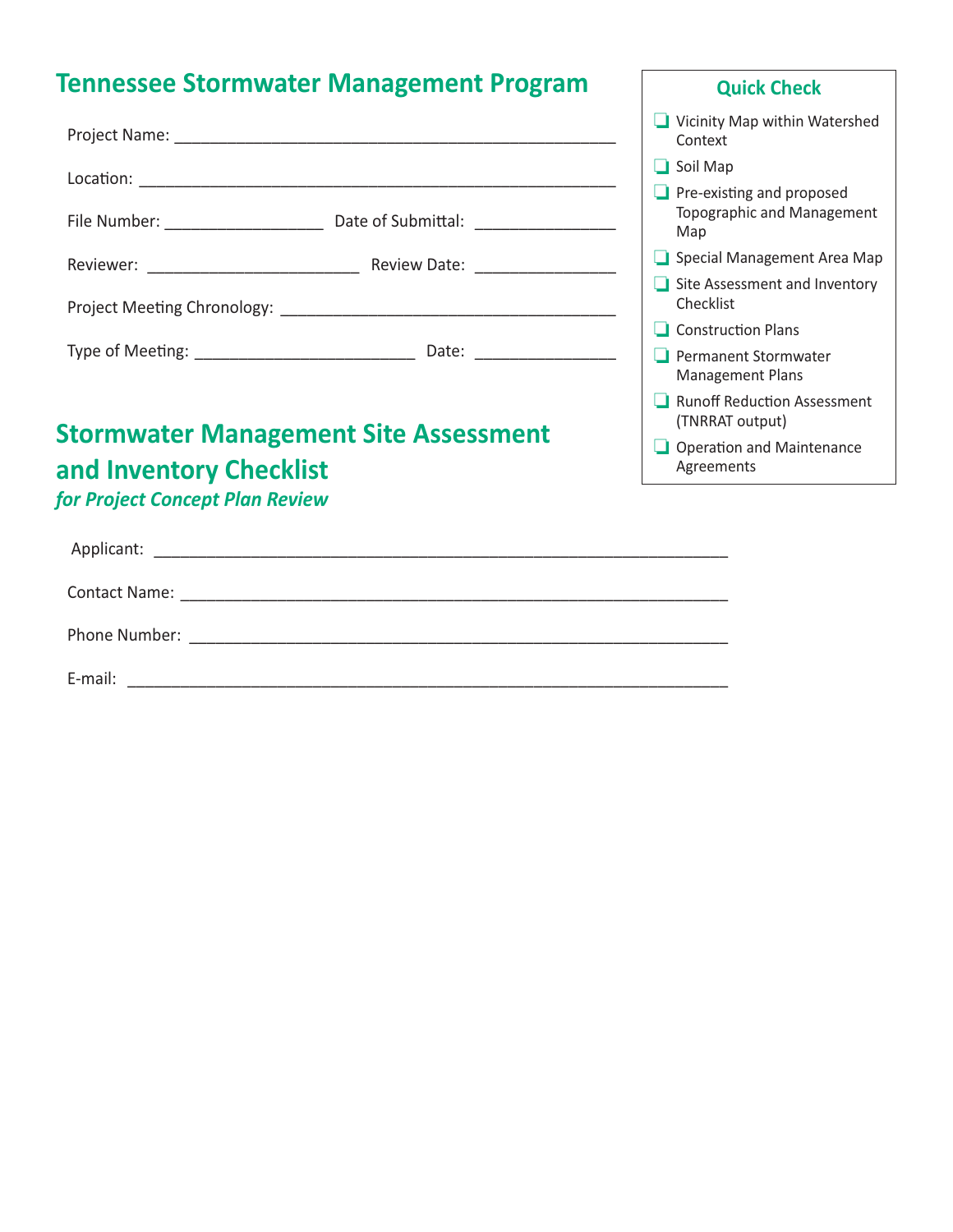| $S = Satisfactory \cdot U = Unsatisfactory \cdot NA = Not Applied$   |  |   |           |                 |  |  |
|----------------------------------------------------------------------|--|---|-----------|-----------------|--|--|
| Item                                                                 |  | U | <b>NA</b> | <b>Comments</b> |  |  |
| A. General Project Information                                       |  |   |           |                 |  |  |
| 1 Site address and legal description                                 |  |   |           |                 |  |  |
| 2 Vicinity map                                                       |  |   |           |                 |  |  |
| 3 Project narrative                                                  |  |   |           |                 |  |  |
| a Purpose/Intended Use                                               |  |   |           |                 |  |  |
| b Impact of development on site hydrology and<br>stormwater quality  |  |   |           |                 |  |  |
| c Description of stormwater management<br>targets                    |  |   |           |                 |  |  |
| d Rational for selection of permanent<br>stormwater control measures |  |   |           |                 |  |  |
| 4 Evidience of special management areas                              |  |   |           |                 |  |  |
| a Brownfield redevelopment                                           |  |   |           |                 |  |  |
| <b>b</b> Karst                                                       |  |   |           |                 |  |  |
| c Pollution hotspots                                                 |  |   |           |                 |  |  |
| d Other:                                                             |  |   |           |                 |  |  |
| 5 Incentives                                                         |  |   |           |                 |  |  |
| a Redevelopment                                                      |  |   |           |                 |  |  |
| b Brownfield redevelopment                                           |  |   |           |                 |  |  |
| c High density (>7 units per acre)                                   |  |   |           |                 |  |  |
| d Vertical density                                                   |  |   |           |                 |  |  |
| e Mixed use and transit-oriented                                     |  |   |           |                 |  |  |
| 6 Runoff Reduction Requirement Obtained                              |  |   |           |                 |  |  |
| 7 Stormwater Control Measures Implemented                            |  |   |           |                 |  |  |
| a Smart Site Design Elements Implemented                             |  |   |           |                 |  |  |
| Preserving native topography and drainages                           |  |   |           |                 |  |  |
| Preserving trees and other native vegetation                         |  |   |           |                 |  |  |
| Minimizing soil disturbance                                          |  |   |           |                 |  |  |
| Avoiding steep slope development                                     |  |   |           |                 |  |  |
| Avoiding floodplain development                                      |  |   |           |                 |  |  |
| Preserving riparian buffers                                          |  |   |           |                 |  |  |
| Minimizing soil disturbance                                          |  |   |           |                 |  |  |
| Reducing roadway lengths and widths                                  |  |   |           |                 |  |  |
| Reducing limits of clearing                                          |  |   |           |                 |  |  |
| Utilizing open space development                                     |  |   |           |                 |  |  |
| Reducing total impervious cover                                      |  |   |           |                 |  |  |
| Preserving sheet flow and vegetative filters                         |  |   |           |                 |  |  |
| Other:                                                               |  |   |           |                 |  |  |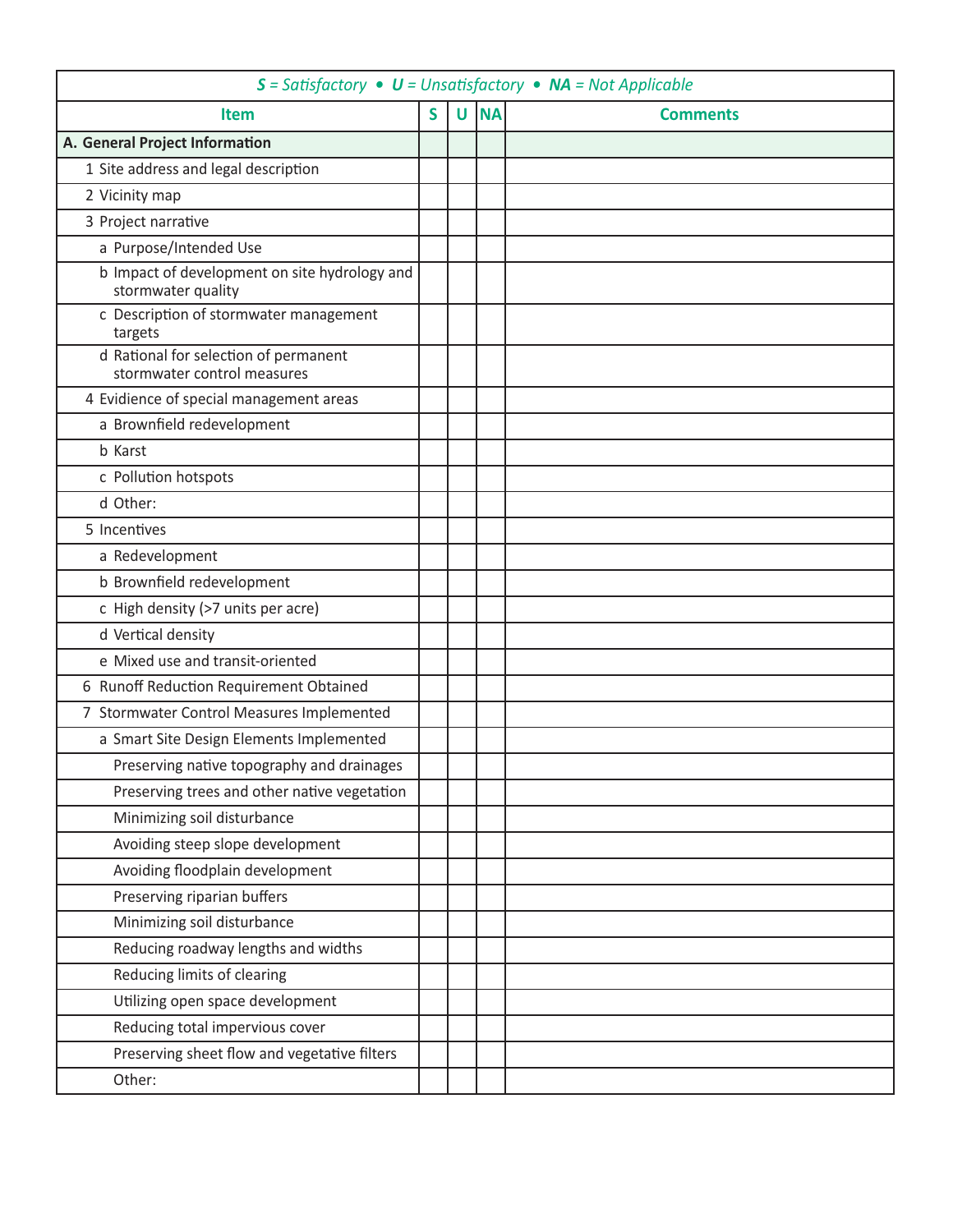| $S = Satisfactory \cdot U = Unsatisfactory \cdot NA = Not Applied$                      |   |  |      |                 |  |
|-----------------------------------------------------------------------------------------|---|--|------|-----------------|--|
| <b>Item</b>                                                                             | S |  | U NA | <b>Comments</b> |  |
| b Structural Stormwater Control Measures                                                |   |  |      |                 |  |
| Bioretention                                                                            |   |  |      |                 |  |
| Dry Detention                                                                           |   |  |      |                 |  |
| <b>Extended Detention</b>                                                               |   |  |      |                 |  |
| <b>Filter Strips</b>                                                                    |   |  |      |                 |  |
| <b>Vegetated Swales</b>                                                                 |   |  |      |                 |  |
| <b>Green Roofs</b>                                                                      |   |  |      |                 |  |
| <b>Managed Vegetated Areas</b>                                                          |   |  |      |                 |  |
| <b>Infiltration Practices</b>                                                           |   |  |      |                 |  |
| <b>Stormwater Treatment Wetlands</b>                                                    |   |  |      |                 |  |
| <b>Manufactured Treatment Devices</b>                                                   |   |  |      |                 |  |
| Permeable Pavement                                                                      |   |  |      |                 |  |
| Rainwater Harvesting and Reuse                                                          |   |  |      |                 |  |
| Other:                                                                                  |   |  |      |                 |  |
| <b>B. Project Plans</b>                                                                 |   |  |      |                 |  |
| 1 Existing and proposed topography (minimum 2-ft<br>contours or local standards)        |   |  |      |                 |  |
| 2 Existing and proposed stormwater management<br>systems                                |   |  |      |                 |  |
| a Catchments/Subbasins                                                                  |   |  |      |                 |  |
| b Drainage areas and flowpaths                                                          |   |  |      |                 |  |
| c Stormwater management practices; specified<br>type and surface area indicated on plan |   |  |      |                 |  |
| d Proposed drainage and maintenance access<br>routes and easement locations             |   |  |      |                 |  |
| e Streams and wet weather conveyances                                                   |   |  |      |                 |  |
| f Proposed channel modification locations                                               |   |  |      |                 |  |
| 3 Soil classifications and hydrologic information                                       |   |  |      |                 |  |
| 4 Existing land management/cover                                                        |   |  |      |                 |  |
| 5 Limits of disturbance                                                                 |   |  |      |                 |  |
| 6 Resource protection areas (e.g. headwater<br>streams, wetlands and lakes)             |   |  |      |                 |  |
| 7 Flooplain limits                                                                      |   |  |      |                 |  |
| 8 Development setbacks                                                                  |   |  |      |                 |  |
| a Ripairan buffers                                                                      |   |  |      |                 |  |
| b Stormwater Control Measure buffers                                                    |   |  |      |                 |  |
| c Building setbacks                                                                     |   |  |      |                 |  |
| d Property line setbacks                                                                |   |  |      |                 |  |
| e Well/septic system setbacks<br>9 Existing and proposed roads, buildings and           |   |  |      |                 |  |
| other structures (impervious surfaces)                                                  |   |  |      |                 |  |
| 10 Existing and proposed utilities and utility<br>easements                             |   |  |      |                 |  |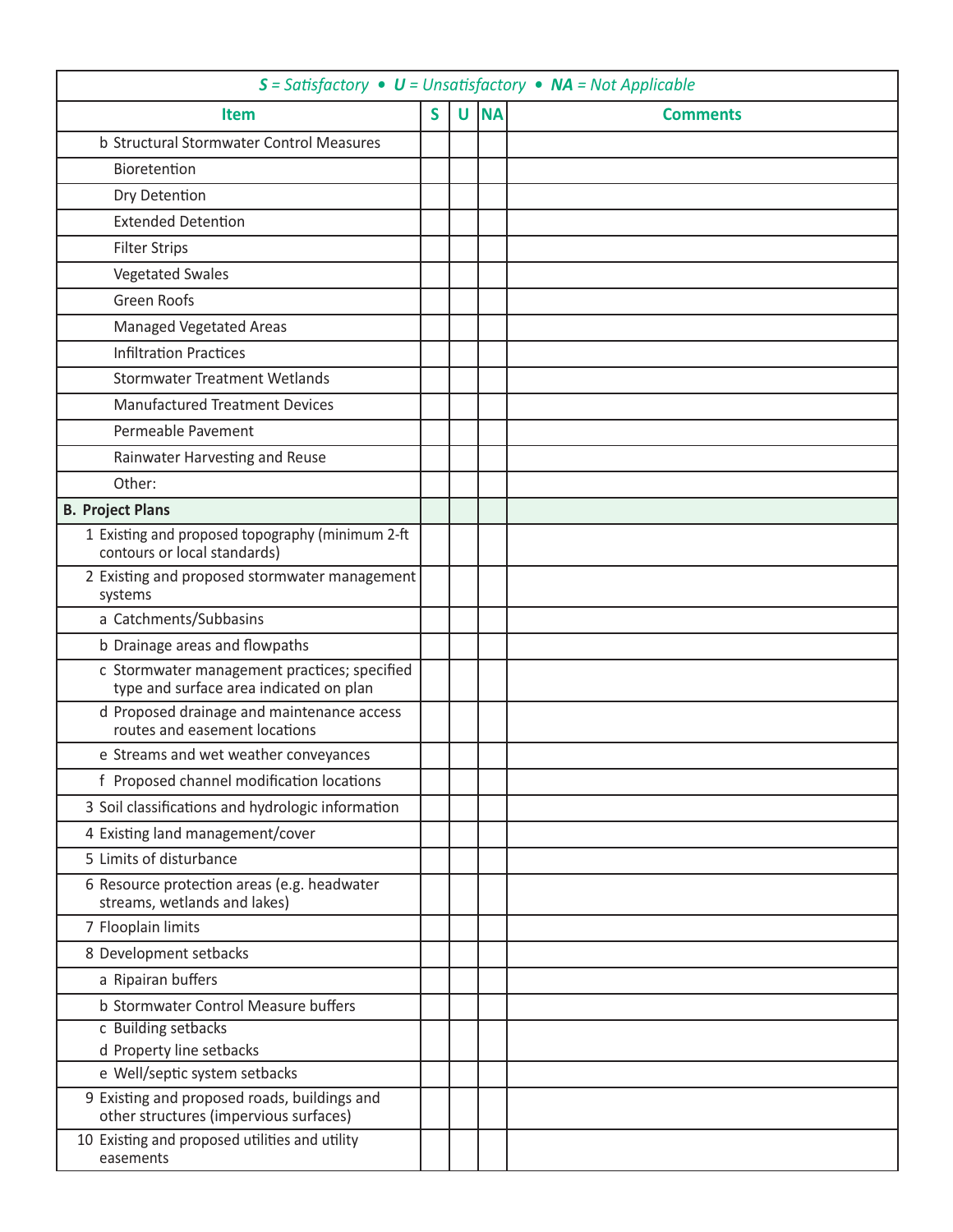| $S = Satisfactory \cdot U = Unsatisfactory \cdot NA = Not Applied$      |   |              |           |                 |  |
|-------------------------------------------------------------------------|---|--------------|-----------|-----------------|--|
| Item                                                                    | S | $\mathsf{U}$ | <b>NA</b> | <b>Comments</b> |  |
| <b>C. Design Computations</b>                                           |   |              |           |                 |  |
| 1 Preliminary assessment for runoff reduction                           |   |              |           |                 |  |
| requirements                                                            |   |              |           |                 |  |
| a Special Management Areas                                              |   |              |           |                 |  |
| b Resource Protection Additional Requirements                           |   |              |           |                 |  |
| c Incentive Programs                                                    |   |              |           |                 |  |
| 2 Implementation of Smart Design Approach                               |   |              |           |                 |  |
| 3 Selection of Appropriate SCMs                                         |   |              |           |                 |  |
| 4 Appropriate SCM sizing and deisgn<br>implementation                   |   |              |           |                 |  |
| 5 Adequate use of pre-treatment                                         |   |              |           |                 |  |
| 6 Adequate inlet/outlet control design                                  |   |              |           |                 |  |
| 7 Adequate flow routing and SCM trains                                  |   |              |           |                 |  |
| D. Permit Approval and Documentation                                    |   |              |           |                 |  |
| 1 Status of other applicable local, state and federal<br>permits        |   |              |           |                 |  |
| a Construction stormwater discharge permit                              |   |              |           |                 |  |
| b State/federal aquatic resource alteration permits                     |   |              |           |                 |  |
| c Dam safety permit                                                     |   |              |           |                 |  |
| d Floodplain construction permit                                        |   |              |           |                 |  |
| e Other:                                                                |   |              |           |                 |  |
| E. Additional Smart Site Design Approaches<br>Implemented               |   |              |           |                 |  |
| 1 Site Layout Techniques                                                |   |              |           |                 |  |
| a Pre-development topography, soils, and<br>vegetative cover identified |   |              |           |                 |  |
| b Minimized amount of grading                                           |   |              |           |                 |  |
| c Steep slopes left undisturbed                                         |   |              |           |                 |  |
| d Open space preservation                                               |   |              |           |                 |  |
| e Additional riparian buffer width                                      |   |              |           |                 |  |
| f Preservation of headwater streams and their<br>floodplains            |   |              |           |                 |  |
| g Minimized street length                                               |   |              |           |                 |  |
| h Minimized street right-of-way                                         |   |              |           |                 |  |
| i Stream channel crossings minimized                                    |   |              |           |                 |  |
| Cul-de-sac alternatives used                                            |   |              |           |                 |  |
| k Grass swales and roadside verges used<br>instead of curb and gutter   |   |              |           |                 |  |
| Minimized drive way lengths and/or shared<br>drive ways                 |   |              |           |                 |  |
| m Grading to encourage sheet flow                                       |   |              |           |                 |  |
| n Impervious surface disconnections                                     |   |              |           |                 |  |
| o Other:                                                                |   |              |           |                 |  |